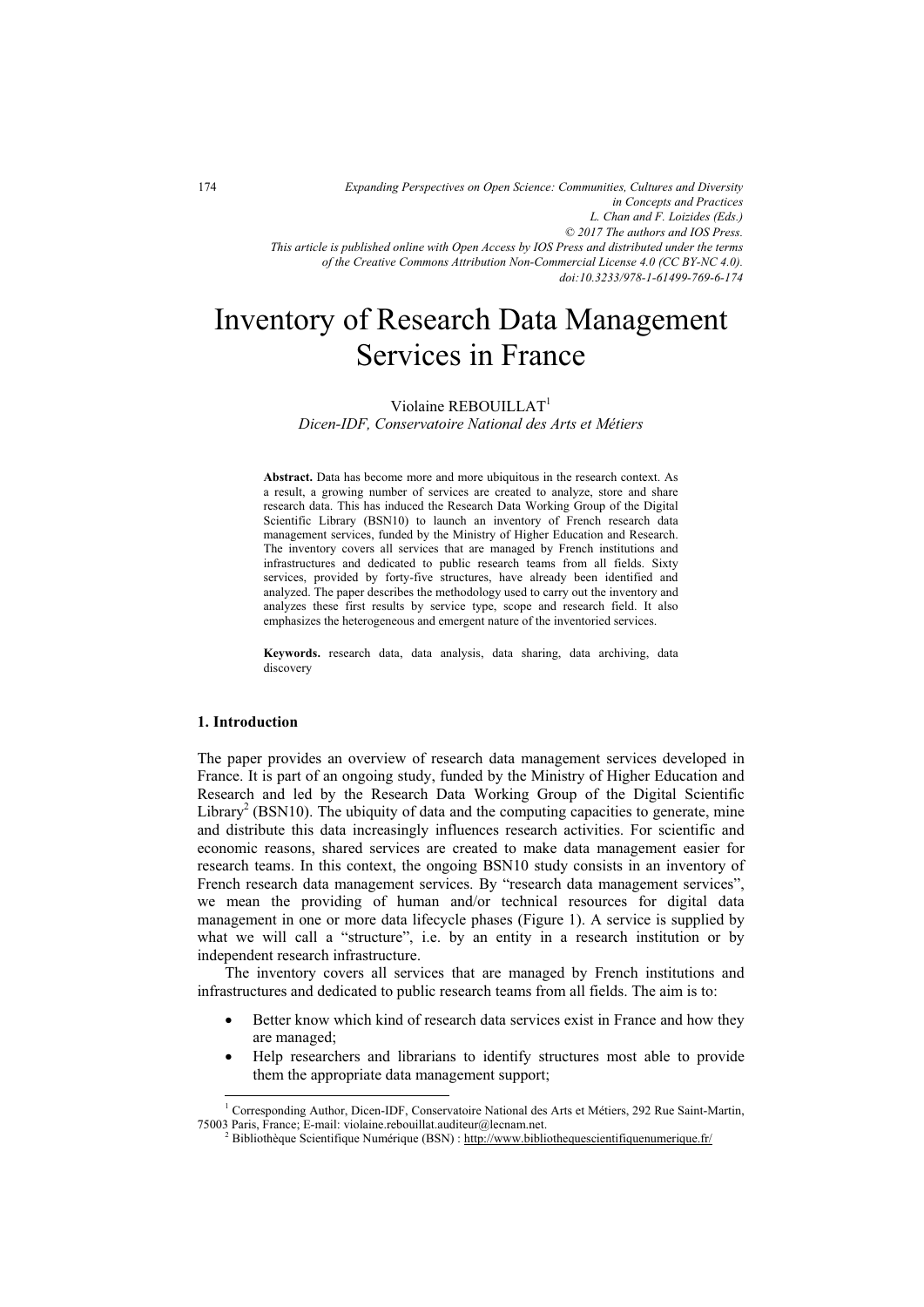- Identify potential shortcomings and inform political stakeholders about where resources investment is needed.

The paper will first present similarly initiatives of research data services inventories, in France and abroad. It will then describe the methodology used to carry out the inventory and will report the first results. We will conclude by discussing two issues: the sustainability of data management services and their use.

#### **2. State of the Art**

Open Science and Open Data movements have increased the interest in research data management services. In 2012, the Royal Society published a report [1], in which research institutions were encouraged to implement data policy and to provide human and technical resources for research data management. Studies were also conducted with the aim to get an overview on existing data management services: Tenopir et al. [2], [3], [4] considered what types of research data services were offered by European and North American academic research libraries; they conducted surveys and showed that libraries offer more commonly informational and consultative services than technical services, such as preparing data for deposit into a repository. Delay-Artous [5] focused on research data services in the humanities and social sciences; she drew a graphical representation of initiatives and stakeholders, while emphasizing how quickly this representation would be obsolete. This point may explain why mappings of research data services also take the form of regularly updated catalogues. The Registry of Research Data Repositories (Re3data) is one of the best internationally known [6], [7]. It focuses on data dissemination and preservation infrastructures. In the Netherlands, the Leiden University has created a catalogue for data management facilities for researchers: the Leiden Research Data Information Sheets [8]. Its scope is larger than the Re3data's, since the catalogue includes not only research data repositories, but also research data archives or tools for data management plan assistance.

#### **3. Methodology**

The inventory is based on a four-step methodology.

The first step consisted of identifying structures which provide research data management services. For that purpose, we used different approaches: we investigated conferences on research data topic; we consulted associations of scientific and technical information professionals (i.e.  $EPRIST<sup>3</sup>$ , Couperin<sup>4</sup> and the URFIST network<sup>5</sup>), because their members are often involved in data management services in their own institutions; sometimes, during meetings, we were also informed by services managers about the existence of other services.

<sup>-</sup><sup>3</sup> EPRIST is the association of scientific and technical information staffs from the French public

research organizations: http://www.eprist.fr/.<br><sup>4</sup> Couperin is a consortium of higher education and research institutions for access to digital publications: http://www.couperin.org/. 5

<sup>&</sup>lt;sup>5</sup> The URFIST network is composed of seven regional scientific and technical information training units: http://urfistinfo.hypotheses.org/.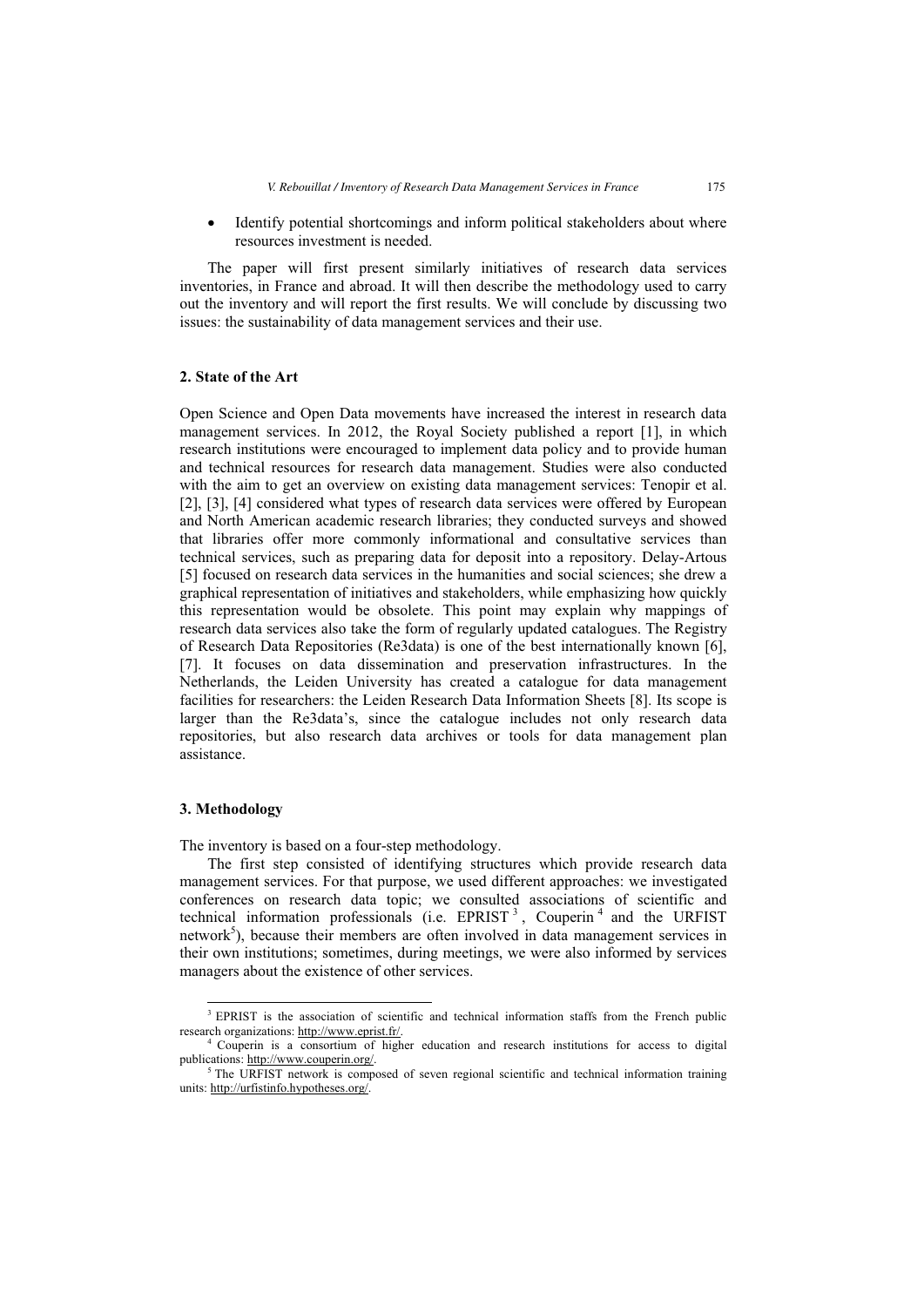The second step focused on establishing a typology in which the already identified services were sorted by function. We built on the research data lifecycle (Figure 1).



**Figure 1.** Research data lifecycle.

The typology of services consists of the following categories:

- - Information: all websites that aggregate information about news, services, tools or good practices on research data topic;
- - Training: face-to-face or distance training services in one or more research data management aspects;
- - Support: human resources with IT, documentary, archival and/or legal expertise, which offer to research teams personalized assistance in research data management;
- - Data management tool: a tool enabling data traceability such as data management plans (DMP) or persistent identifiers;
- - Acquisition platform: an infrastructure providing human and technical resources to support research teams in data collection;
- - Computing center: an infrastructure that provides to research teams highperformance computing resources for simulation, modeling and analysis;
- -Data registry: an online database that describes scientific datasets;
- - Data repository: an online platform that enables users to release or to discover scientific datasets;
- - Archiving platform: a platform dedicated to long-term archiving of digital research data.

In the third step, we devised an analysis matrix for each service type, in order to collect information about its identity (name, start date, contact address, etc.), its management (supervisory institutions, human resources, sustainability, etc.), its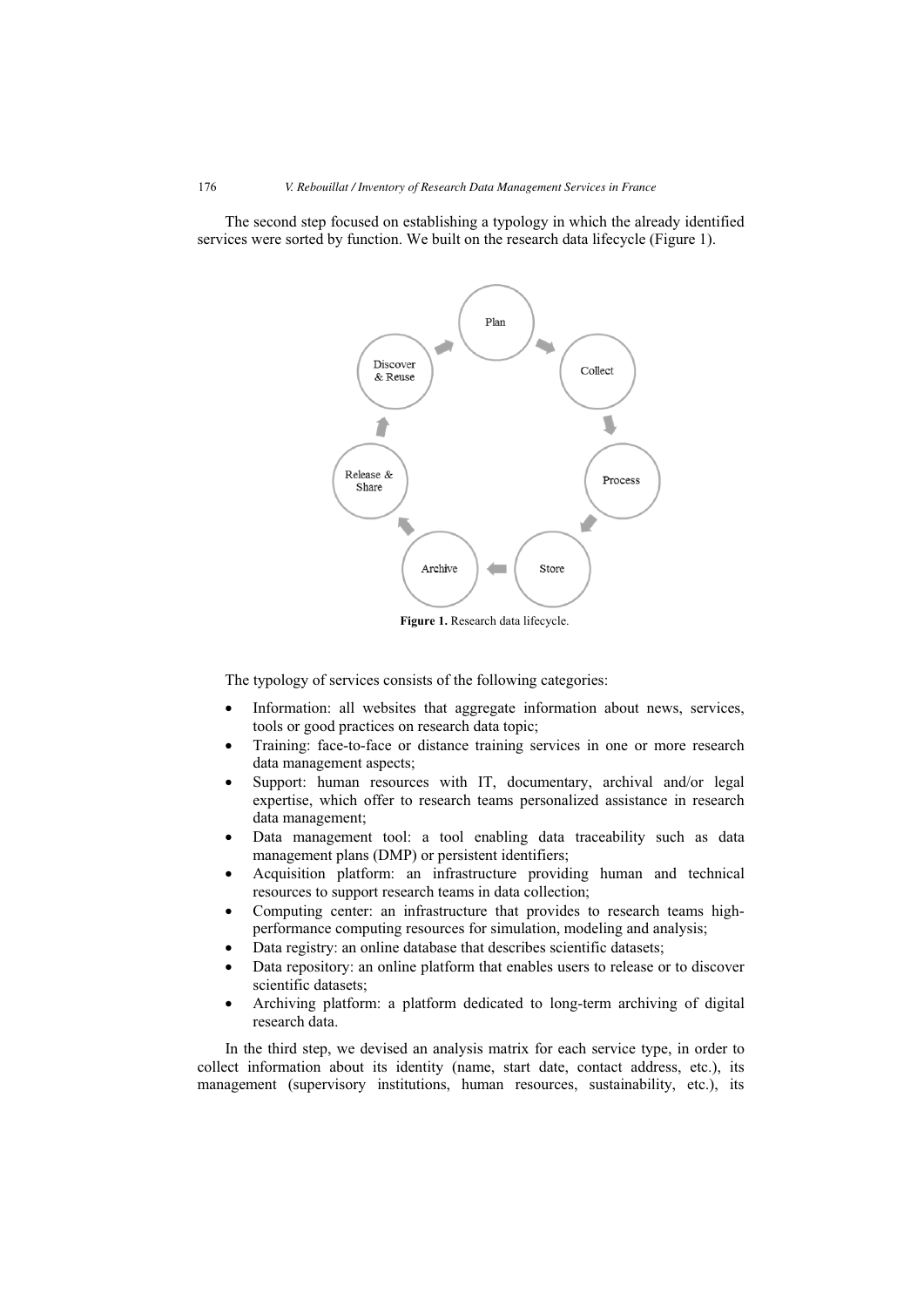functional features (compliance with standards and other technical aspects specific to each service type) and its use (targeted discipline and audience, access conditions, economic model, frequency of use, etc.).

The fourth step of our methodology involved the analysis of the identified services. For each one, we first gathered online documentation (on the website, in papers, reports or communications); then we contacted the service managers for an interview, in order to get additional information. The collected material was recorded in the matrix.

#### **4. First Outcomes**

The results reported in this paper should be considered as a photograph of the French data services landscape. They do not match the complete landscape, but only the amount of services inventoried between November 2015 and March 2017. Within that period, 60 services, provided by 45 structures, were actually identified and analyzed. These results are sorted by type in Figure 2.



**Figure 2.** Types of the inventoried services.

Table 1 provides a more detailed insight into results distribution: for each service type, results are sorted both by disciplinary and by geographical scope. Most services (93%) are intended for an institutional or a national audience. Only four services have an international scope: the registry of published astronomical catalogues and tables VizieR and the astronomical objects repository SIMBAD, the sea data repository SEANOE and the archeological data repository ArkeoGIS. Furthermore, institutional services are the most numerous: they represent 63% of the total inventoried services. From a disciplinary perspective and considering the current state of the inventory, French data services seem to cover equally the different research fields: the services in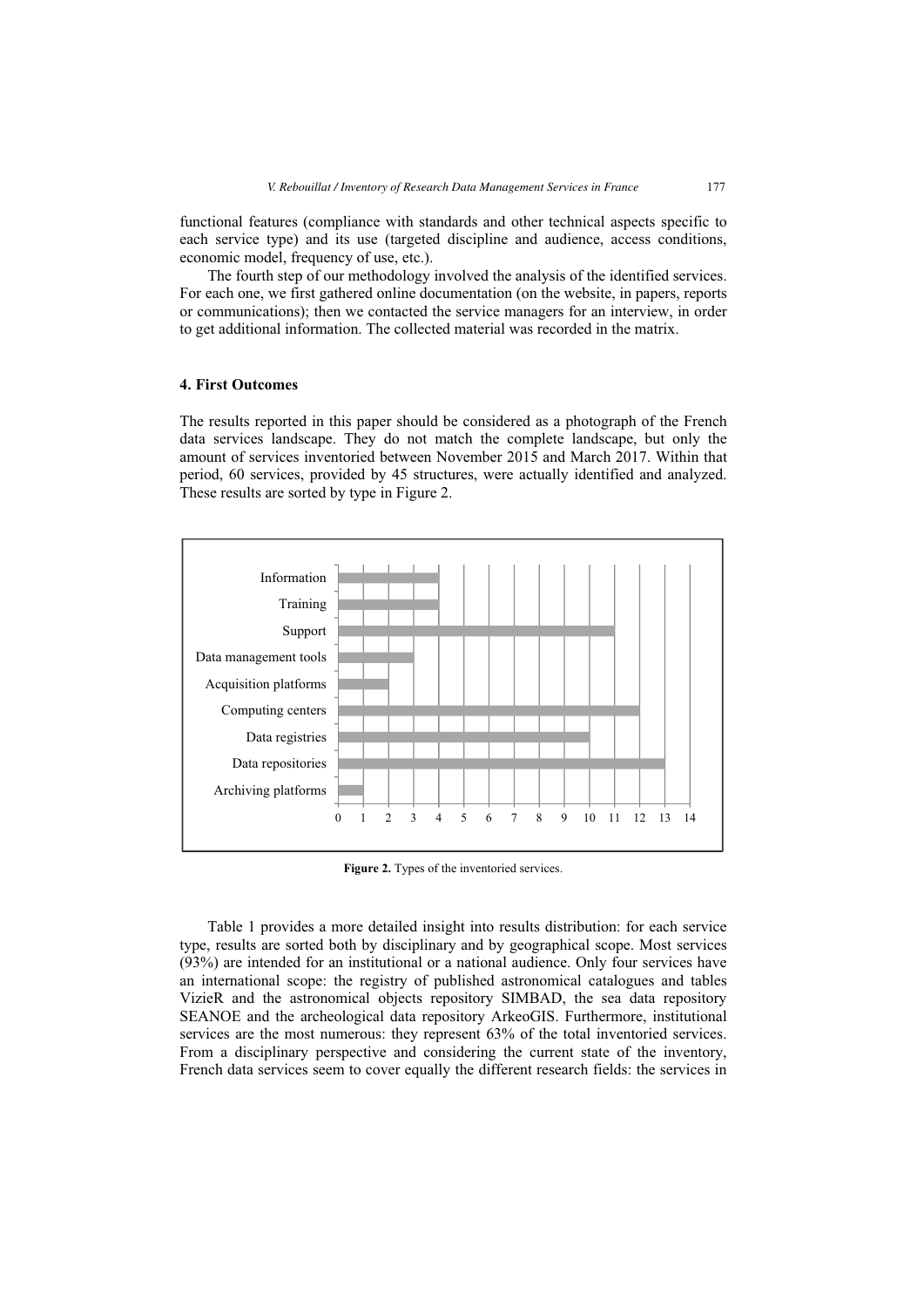Human and Social Sciences (HSS) actually number 16; the services in Life and Physical Sciences (LPS) 21; the multidisciplinary services 23.

|                                           |                   | <b>Institutional Scope</b> | <b>National Scope</b> | <b>Total</b>   |
|-------------------------------------------|-------------------|----------------------------|-----------------------|----------------|
| <b>Information</b>                        | HSS <sup>6</sup>  | $\mathbf{1}$               | $\mathbf{0}$          | $\mathbf{1}$   |
|                                           | LPS <sup>7</sup>  | $1\,$                      | $\overline{2}$        | 3              |
|                                           | Multidisciplinary | $\boldsymbol{0}$           | $\mathbf{0}$          | $\mathbf{0}$   |
| <b>Training</b>                           | <b>HSS</b>        | $\overline{2}$             | $\mathbf{0}$          | $\overline{c}$ |
|                                           | LPS               | $\boldsymbol{0}$           | $\mathbf{0}$          | $\mathbf{0}$   |
|                                           | Multidisciplinary | $\mathbf{1}$               | $\mathbf{1}$          | $\overline{2}$ |
| Support                                   | <b>HSS</b>        | $\overline{4}$             | $\Omega$              | $\overline{4}$ |
|                                           | <b>LPS</b>        | $\overline{2}$             | $\Omega$              | $\overline{2}$ |
|                                           | Multidisciplinary | 5                          | $\mathbf{0}$          | 5              |
| Data<br><b>Management</b><br><b>Tools</b> | <b>HSS</b>        | $\bf{0}$                   | $\mathbf{0}$          | $\theta$       |
|                                           | <b>LPS</b>        | $\mathbf{1}$               | $\mathbf{0}$          | $\mathbf{1}$   |
|                                           | Multidisciplinary | $\mathbf{1}$               | $\mathbf{1}$          | $\overline{c}$ |
| Acquisition<br><b>Platforms</b>           | <b>HSS</b>        | $\mathbf{0}$               | $\mathbf{1}$          | $\mathbf{1}$   |
|                                           | <b>LPS</b>        | $\mathbf{0}$               | $\mathbf{1}$          | $\mathbf{1}$   |
|                                           | Multidisciplinary | $\mathbf{0}$               | $\Omega$              | $\Omega$       |
| Computing<br><b>Centers</b>               | <b>HSS</b>        | $\boldsymbol{0}$           | $\mathbf{0}$          | $\bf{0}$       |
|                                           | <b>LPS</b>        | $\overline{2}$             | $\bf{0}$              | $\overline{c}$ |
|                                           | Multidisciplinary | $\overline{7}$             | 3                     | 10             |
| <b>Data Registries</b>                    | <b>HSS</b>        | $\overline{2}$             | $\Omega$              | $\overline{2}$ |
|                                           | LPS               | $\overline{4}$             | $\overline{2}$        | 6              |
|                                           | Multidisciplinary | $\mathbf{1}$               | $\theta$              | $\mathbf{1}$   |
| Data<br>Repositories                      | <b>HSS</b>        | $\bf{0}$                   | 5                     | 5              |
|                                           | <b>LPS</b>        | 3                          | $\mathbf{0}$          | 3              |
|                                           | Multidisciplinary | $\mathbf{1}$               | $\mathbf{1}$          | $\overline{2}$ |
| <b>Archiving</b><br><b>Platforms</b>      | <b>HSS</b>        | $\boldsymbol{0}$           | $\mathbf{0}$          | $\mathbf{0}$   |
|                                           | <b>LPS</b>        | $\mathbf{0}$               | $\theta$              | $\mathbf{0}$   |
|                                           | Multidisciplinary | $\mathbf{0}$               | $\mathbf{1}$          | $\mathbf{1}$   |
|                                           | <b>Total</b>      | 38                         | 18                    | 56             |

**Table 1.** Scopes and research fields of the inventoried services

More generally, we can draw two conclusions about today's French landscape of research data management services. The first conclusion is that it is an emergent landscape: 36% of the services we analyzed have been created after 2014; 30% between 2010 and 2014. Second conclusion is the heterogeneous nature of the landscape: variety and diversity prevail, which reflects the proximity of the services with research communities and institutions. This heterogeneity is visible through the

-

<sup>6</sup> HSS: Human & Social Sciences

<sup>7</sup> LPS: Life & Physical Sciences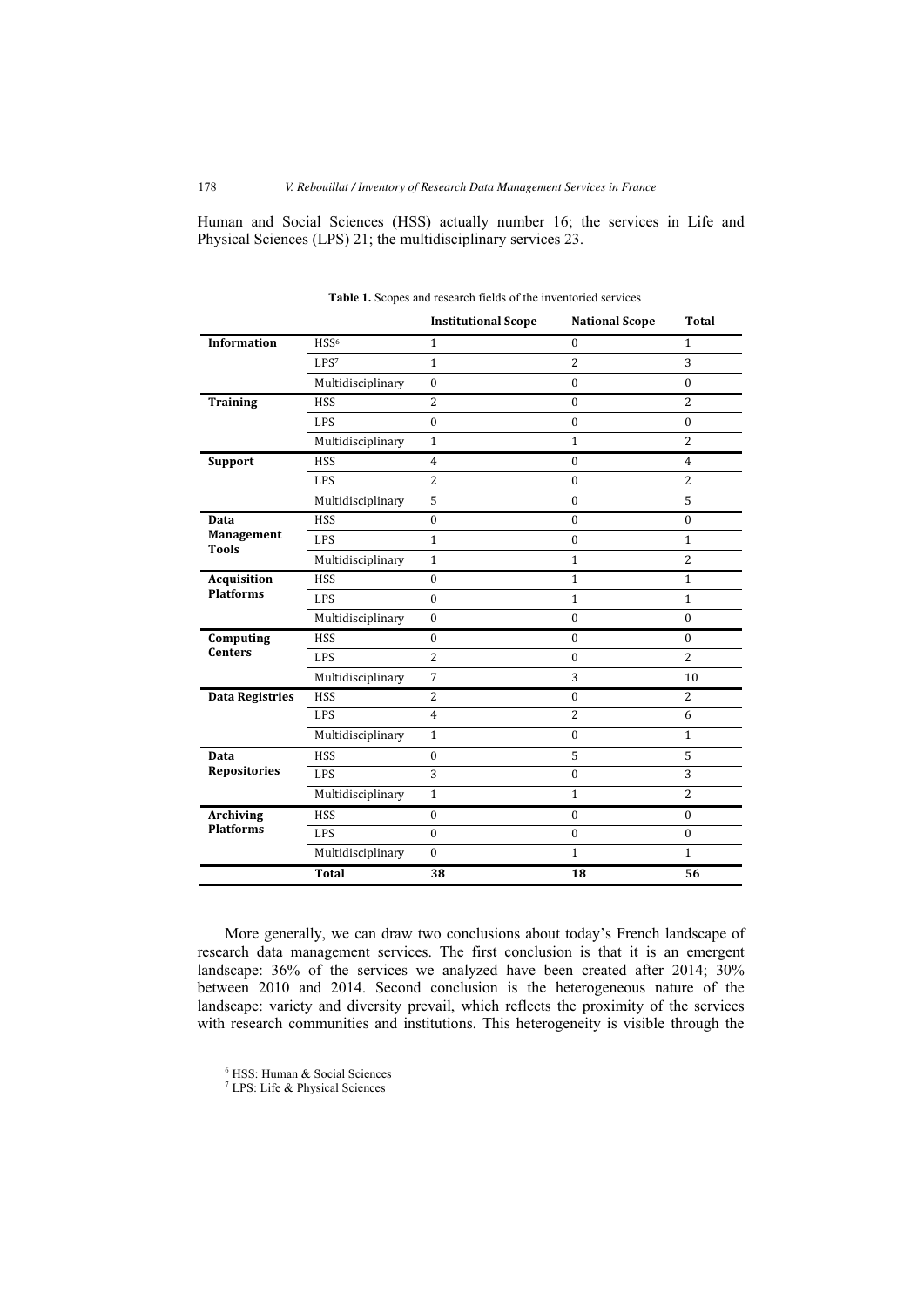different types and scopes of services, as described above. It is also visible through the various career profiles of services managers: these may be librarians, archivists, IT staffs or researchers. We noticed that the closer the service is to research teams, the more often this service is managed by researchers or research engineers.

Three examples among the inventoried services may illustrate the observations made above.

The first example is ECOSCOPE Metadata Portal [9], a non-profit data registry of biodiversity research observatories, launched in 2016. ECOSCOPE is a French observation data infrastructure for biodiversity research, maintained by the Foundation for Biodiversity Research (FRB). The ECOSCOPE Metadata Portal was created to make known the data produced by the 200 French observation observatories in the field of biodiversity. The aim is to foster data sharing between these observatories, which currently tend to work as closed circuits, using few external data. The portal also complies with the INSPIRE Directive. It will be harvested by national and international catalogs, such as Géocatalogue<sup>8</sup>, the EU BON Portal<sup>9</sup> and GBIF<sup>10</sup>. In March 2017, ECOSCOPE described 52 datasets. The metadata schema is compliant with the Ecological Metadata Language (EML). ECOSCOPE ensures the quality of the metadata recorded by observatories, before editing them. The main challenge of ECOSCOPE is fostering uptake by the French biodiversity community. At this time, only eleven observatories described datasets in the registry. Regarding the consultation rate, ECOSCOPE does not have any tool yet to measure it.

The second example is the CINES archiving platform [10]. The National Computing Center for Higher Education (CINES) provides resources for long-term archiving of digital data to the French research community. It reports directly to the Ministry of Higher Education and Research. Its staffs have an archival and IT expertise. The CINES selects sustainable file formats, applies the persistent identifier system ARK and is compliant with the Dublin Core metadata schema. The archiving quality is certified by the Data Seal of Approval. The main challenge is that the CINES is the only stakeholder in France to provide archiving resources for digital scientific data. As a result, small research projects cannot access the CINES services, as these are subject to charges and give priority to large data volumes.

The last example is PUDC [11], a platform for human and social sciences data, which we classified in the category "support" of the services types. Created in 2011, the platform is based at the University of Caen Basse Normandie and is supported by the research infrastructure PROGEDO. It is managed by a lecturer in sociology and a research engineer specialized in statistics. Their role consists in offering personalized assistance to PhD students and researchers in human and social sciences from the University of Caen Basse Normandie. They help them to reuse quantitative data, especially these from databanks of national and international social surveys. When data do not exist, they provide them methodological advices to generate, analyze and interpret their own data. In 2016, about sixty persons used the PUDC services. The managers however report that researchers do not turn spontaneously to them; extensive communication efforts are necessary. Yet there is a need, especially for support in data analysis. The core challenge of PUDC is thus to keep attracting users, in order to ensure its sustainability.

-

<sup>&</sup>lt;sup>8</sup> Géocatalogue: http://www.geocatalogue.fr/

<sup>&</sup>lt;sup>9</sup> EU BON European Biodiversity Portal: http://biodiversity.eubon.eu/

<sup>&</sup>lt;sup>10</sup> Global Biodiversity Information Facility: http://www.gbif.org/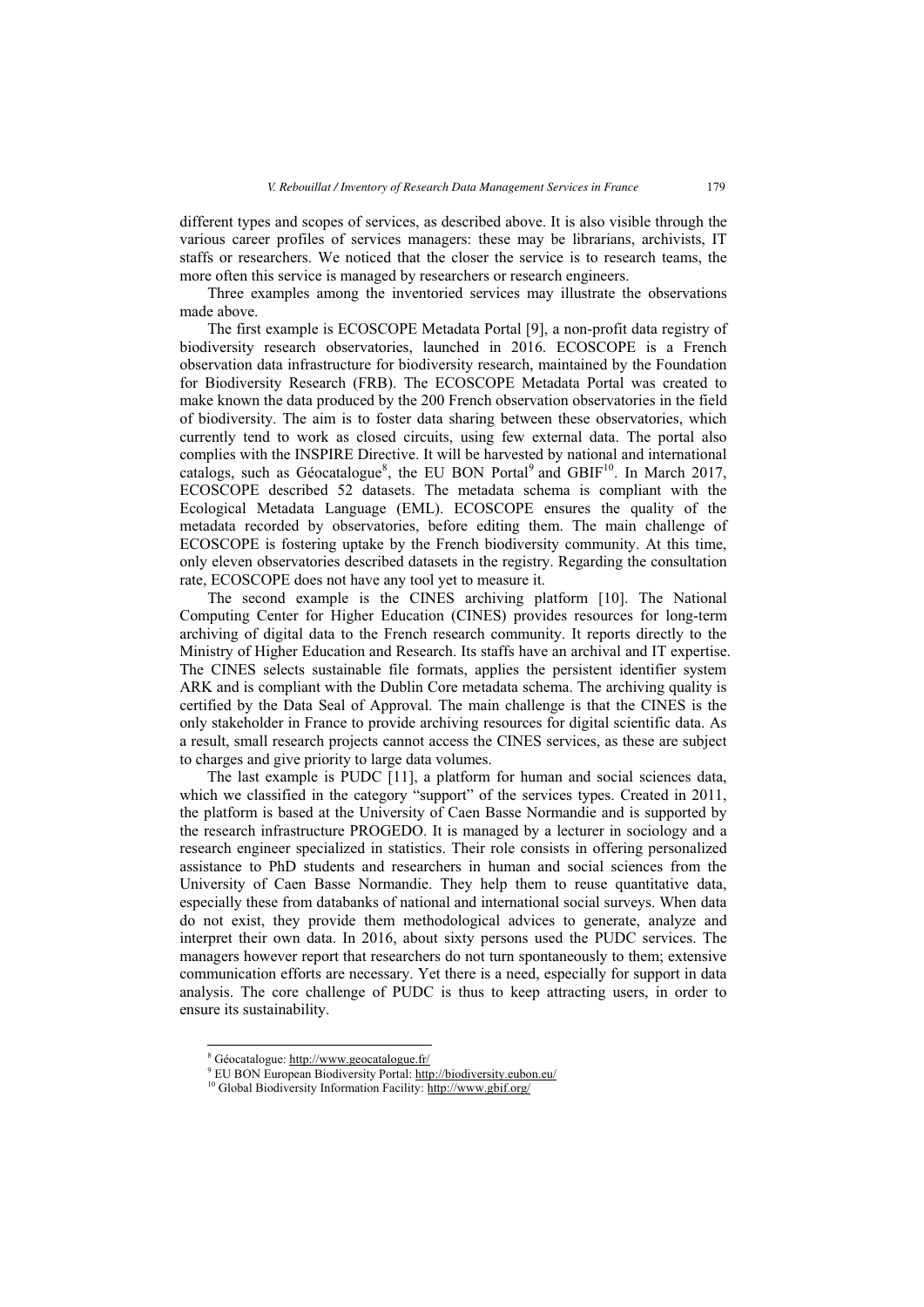#### **5. Conclusion**

We report here two issues that occurred in the course of the inventory.

The first issue is about the sustainability of data management services. We wondered what financial and human resources services had and, consequently, if these resources were sufficient to guarantee data preservation. We noticed that funding was a major concern. Services commonly have a long-term mission; yet, they often depend on the research funding system, which consists of short-term grants. They are compelled to constantly seek new sources of funding. We tried to determine how many services were sustainable. We considered a service as sustainable, when funded over the long-term and managed by a structure which has a legal entity. It appeared that 37% of the services we inventoried were not sustainable, i.e. more than a third. This situation has an impact on human resources: in most cases, actually, services managers are small teams of two or three staffs. Technical resources can also be restricted, which may impact data preservation. For instance, due to limited funding, the data repository ORTOLANG is only able to transfer one part of its datasets to CINES for archiving.

The second issue concerns the use of the services. Are the services actually used by researchers? Are researchers aware of their existence? How do managers foster the use of their services? During the analysis phase of the inventory, we had difficulty collecting quantitative data on the use of the services. Indeed, the services managers did not necessarily have usage statistics. Most of the time, only those who requested from researchers the creation of a user account to access the service were able to provide us figures. Moreover, research teams are generally not aware of the existence of data management services. A shift is still visible between data processing services and data releasing services: acquisition platforms, computing centers and archiving platforms are relatively well integrated in research practices, whereas services related to open science, such as data repositories, are less used, probably because they are not currently at the heart of researchers' concerns. Journal articles and other forms of publication are more valuable than research data in nowadays evaluation system.

Both issues are decisive for the future of research data management services. If governments and research funders keep fostering open science, financial resources will be invested in research data services and research teams will be encouraged to use these services. But without political incentives, it may be more difficult for services to gain legitimacy.

#### **Acknowledgements**

The study was enabled by a grant from the French Ministry of Higher Education and Research. We would like to thank the Ministry, as well as the Research Data Working Group of the Digital Scientific Library for supporting our work. We would also like to thank all services managers, who took time to answer our questions.

#### **References**

[1] The Royal Society. *Science as an Open Enterprise*. The Royal Society Science Policy Centre, 2012. Available from: https://royalsociety.org/~/media/Royal\_Society\_Content/policy/projects/sape/2012-06- 20-SAOE.pdf